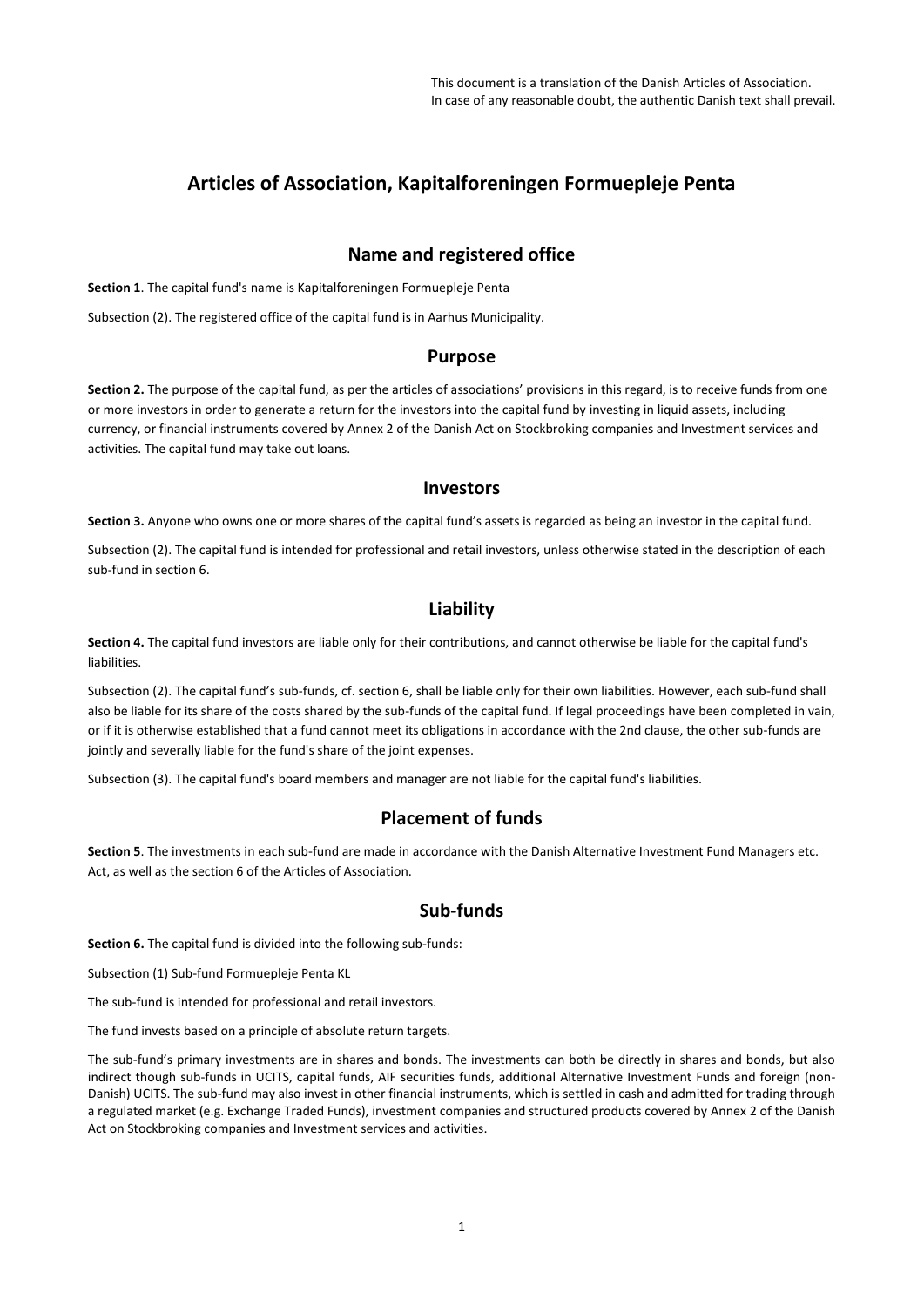The allocation takes place among asset classes on the basis of the theory of optimal portfolios. That is, based on statistical and theoretical correlations, the sub-fund establishes a portfolio, wherein the ratio between expected return and risk is sought optimised. The optimised portfolio can then be leveraged or be invested in other funds, who have a leveraged portfolio, whereby the sub-fund seeks to increase the expected return.

As part of the investment strategy and in connection with portfolio management, the sub-fund may make use of derivative financial instruments for hedging, optimisation of fund return and risk profile, hedging of currency risks or for leveraging of assets. The sub-fund may use derivative financial instruments admitted for trading through a regulated market, as well as instruments traded OTC. Up to 10% of the sub-fund's assets can be placed in other securities.

The sub-fund may deposit funds in a credit institution and lend out securities.

The sub-fund may invest its assets in Formuepleje Safe A/S, CVR no. 35401431, to the extent that this can be done within the framework of the fund's investment policy and risk profile.

The sub-fund may take out loans or use leverage by means of financial instruments worth up to 500% of the sub-fund's assets as part of the fund's investment strategy and in order to obtain the necessary liquidity to redeem investors, or obtain temporary financing by conversion of the sub-fund's investments, or to exercise assigned preemptive rights.

The sub-fund may also carry out short-term overdraft of its accounts with the capital fund's custodian as an operational part of the placement and allocation of funds. Overdrafts are considered loans.

The sub-fund may pledge assets as collateral for the fund's liabilities.

The sub-fund may choose to take out loans in foreign currencies.

- Currency loans in currencies other than Danish kroner and Euro must be matched by assets. However, a net exposure in other currencies of a maximum of 10% of the sub-fund's assets may be allowed. Derivatives and financial instruments of any kind in connection with the optimisation of these are included in the calculation of the overall frame.
- The sub-fund may choose to hedge currency risks on all investments fully or partially. Derivatives and financial instruments of any kind in connection with hedging and optimisation of these are included in the calculation of the overall framework.

#### **Exceeding the risk framework**

The risk framework can be deviated from without limits in connection with a total daily issue or redemption of more than 10% of the sub-fund's assets. The deviation can take place for maximum period of 8 business days after the date of issue or redemption. Whenever a sub-fund's risk limits are exceeded, it must be made public no later than eight days from when the exceeding occurred. The sub-fund may not actively take on additional risk in the adjustment period, beyond the risk the redemption or issue has caused.

#### **Other matters**

The sub-fund is an issuer of certificates and cumulative.

The sub-fund employs the dual pricing system for issue and redemption, cf. section 12.

#### **Share classes**

**Section 7**. A sub-fund can be divided into share classes, to which class-specific assets may be linked.

Subsection (2). A share class has no preference to any share of the fund's assets, nor to any class specific assets. The share class only has the right to a part of the return on assets, including part of the return on the joint portfolio and the return on the classspecific assets.

Subsection (3). A sub-fund can have different types of share classes, depending on the decision of the board of directors. Apart from in name, the classes may differ in the following characteristics:

- 1) Currency denomination.
- 2) The types of investors to which the share classes are marketed.
- 3) Current costs.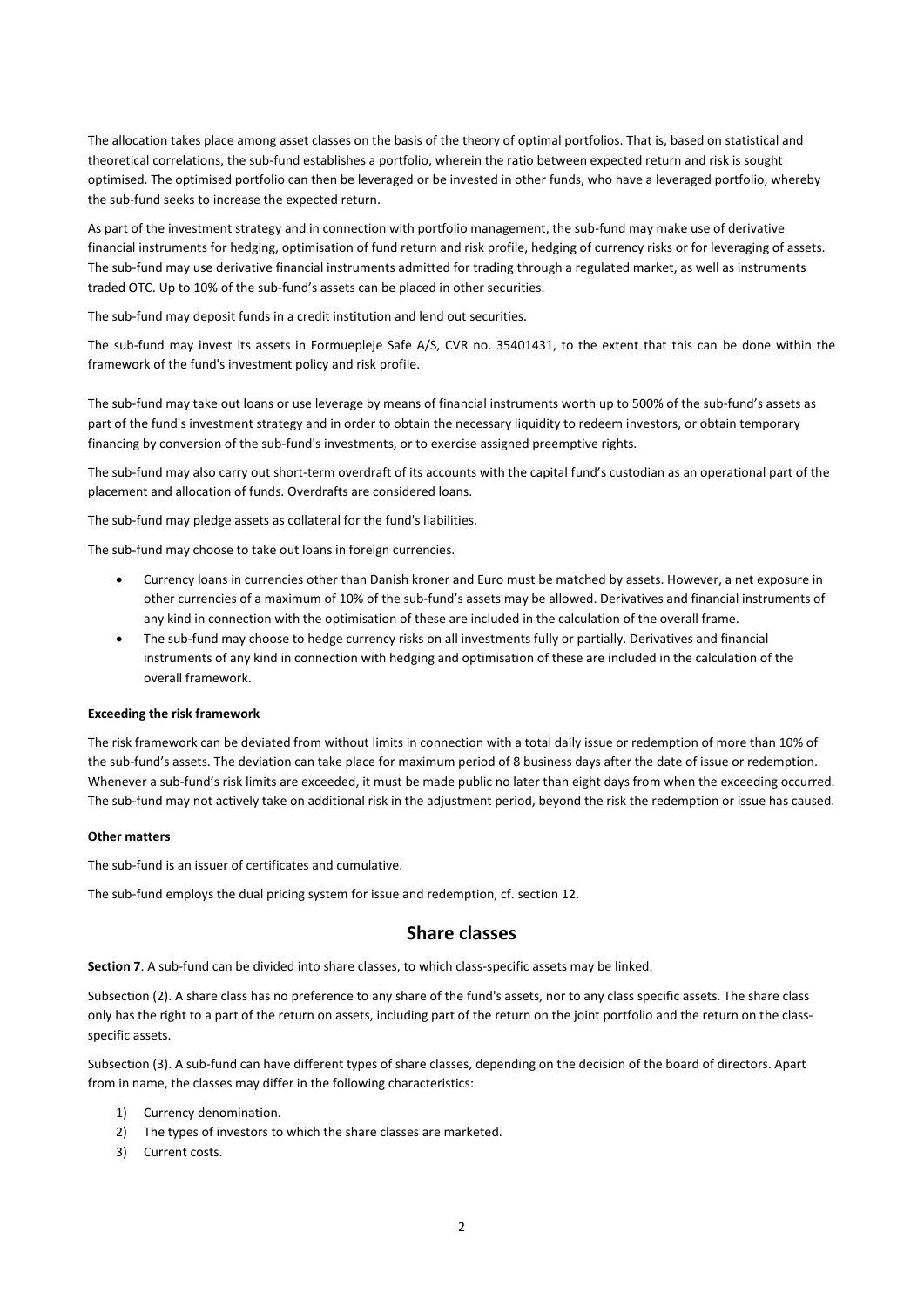- 4) Issue charges and redemption deductions.
- 5) Price calculation method.
- 6) Class-specific assets which can only be derivative financial instruments, as well as cash for use for the class' ongoing cash needs.
- 7) Allotment profile (cumulative or allotting).
- 8) Minimum investment.
- 9) Other characteristics than those listed in nos. 1-8 above, if the capital fund can demonstrate that investors in one share class are not favoured at the expense of investors in a different share class.

Subsection (4). On its website, the capital fund must state the characteristics applicable to each share class, and the principles for the allocation of costs between share classes.

Subsection (5). Subsections (1)-(3) do not apply to share classes without the right of dividends (e.g. coupon).

# **Shares in the capital fund**

**Section 8**. The shares are registered in a central securities depository and issued through this in denominations of DKK 100 or multiples thereof, unless otherwise stated for the individual sub-fund in section 6.

Subsection (2). Each sub-fund pays the full cost of registration of the sub-fund's shares in a central securities depository.

Subsection (3). The central securities depository's account statement serves as proof of the investor's share of the capital fund's assets.

Subsection (4). The capital fund shares must be registered with the name and recorded in the capital fund's record of investors.

Subsection (5). Shares are freely transferable and negotiable.

Subsection (6). No shares have special rights.

Subsection (7). No investor in the capital fund is obliged to let their shares be redeemed.

### **Valuation and determination of book/intrinsic value**

**Section 9**. The value of the capital fund's assets (assets and liabilities) is valuated (recognised and measured) by the manager as per Part 6 of the Act on Managers of Alternative Investment Funds, etc. and the Order on Registration in the FSA's Register of Assessors and Regulation no. 231/2013/EU of December 19, 2012.

Subsection (2). The book value of a sub-fund is calculated by dividing the value of assets at the time of calculation, cf. subsection (1), by the number of shares issued in the sub-fund.

Subsection (3). The book value of a share class' shares is calculated by dividing the part of the sub-fund's assets which has been made up at the time in question, corresponding to the part of the joint portfolio which the share class receives a return on, adjusted for any class-specific assets and costs to be borne by the share class, by the number of shares subscribed to in the share class.

Subsection (4). If the board of directors has decided to issue shares without the right of dividend (e.g. coupon), the issue price and the price in case of redemption of such shares is set on the basis of the book value, cf. subsections (2) and (3), cf. subsection (1), after deduction of the value of the calculated and revised dividends for the preceding financial year (here "and the return on these in the period in which shares are issued without right of dividend" may be inserted for share sub-funds).

Subsection (5). The manager of the capital fund informs investors about the valuation and calculation of the book value, as well as of significant changes to information covered by section 62 of the Act on Managers of Alternative Investment Funds, etc. by making said information available on the capital fund's website.

### **Issue and redemption**

**Section 10**. The Board of directors decides on the issue of shares. The Board of directors may also decide on issue of shares without the right to dividend (e.g. coupon) from early/mid-January until the AGM. The annual general meeting shall, however, decide on the issue of fund units. Shares in the capital fund can only be subscribed to against simultaneous payment of the issue price, except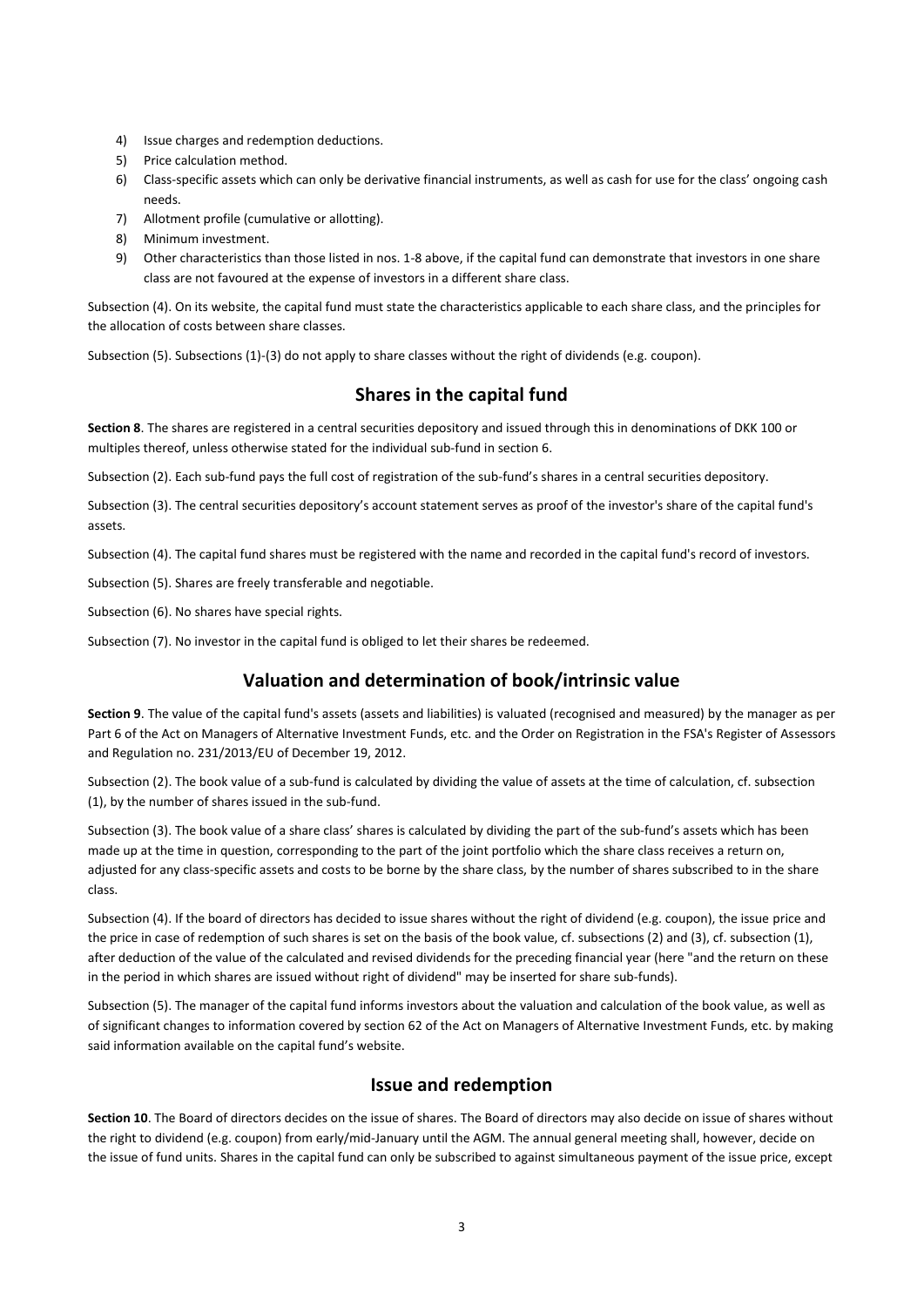when subscribing to fund units. For larger emissions of more than DKK 10 million, the manager may allow issue by contribution in kind of securities.

**Section 11.** The capital fund is open to redemption each business day.

Subsection (2). The capital fund may postpone the redemption of one or more sub-funds

- 1) when the capital fund cannot assert the book value due to market conditions, or
- 2) when, out of consideration of an equal treatment of investors, the capital fund only sets the redemption price when the capital fund has realised the assets required for the redemption of the shares.

#### **The double pricing method**

**Section 12**. In sub-funds that use the dual pricing method, the issue price is set at the book value, cf. section 9, calculated at the time of issue, plus an amount to cover the cost of purchasing financial instruments and the necessary costs of issue, including administrative, printing and advertising costs as well as commissions for intermediaries and guarantors of the issue.

Subsection (2). The redemption price is set by the double-pricing method at the book value, cf. section 9, calculated at the time of redemption, minus an amount to cover the expenses from the sale of financial instruments and the necessary costs of redemption.

Subsection (3). The capital fund announces the issue price and redemption price every business day by making the information available on the capital fund's website.

#### **Annual general meeting**

Section **13**. The annual general meeting is the capital fund's highest authority.

Subsection (2). The annual general meeting is held at the capital fund's registered office or at a location chosen by the capital fund's board and manager, or held electronic without access to physical appearance.

Subsection (3). The annual general meeting is held annually before the end of April.

Subsection (4). Extraordinary general meetings are held at the request of investors who jointly own at least 5% of the total nominal value of shares in the capital fund/a sub-fund/a share class, or when at least two members of the Board of directors or the capital fund's auditor requests it.

Subsection (5). The annual general meeting is convened and the agenda announced with at least two weeks', and no more than four weeks', written notice or via email to all registered shareholders who have so requested, and by announcement on the capital fund's website and/or in the press at the discretion of the Board of Directors.

Subsection (6). The invitation shall specify the time and place of the meeting and the agenda, indicating which matters the annual general meeting will discuss. If the annual general meeting is to consider proposals for amendments to the articles of association, the essence of the proposal must be included in the invitation.

Subsection (7). The agenda and the complete proposals and, for the annual general meeting, the annual report with the auditor's certificate, must be made available to investors at least 2 weeks prior to the general meeting.

Subsection (8). Investors who wish to submit proposals for consideration at the annual general meeting must submit the proposal in writing to the Board of directors no later than six weeks before the general meeting.

Subsection (9). The Board of directors can decide that the Fund's annual general meeting should be held electronic without access to physical appearance. Participation in the annual general meeting will in this case take place by the internet on the Fund's website or alternatively another web address announced on the Fund's website.

**Section 14**. The Board of directors appoints a chairman to lead the annual general meeting. The chairman shall decide in all matters relating to the annual general meeting's legality, the negotiations and voting.

Subsection (2). The capital fund shall keep minutes of negotiations. The minutes must be signed by the chairman. The annual general meeting protocol or a certified copy must be made available to investors in the capital fund's office within two weeks from the general meeting.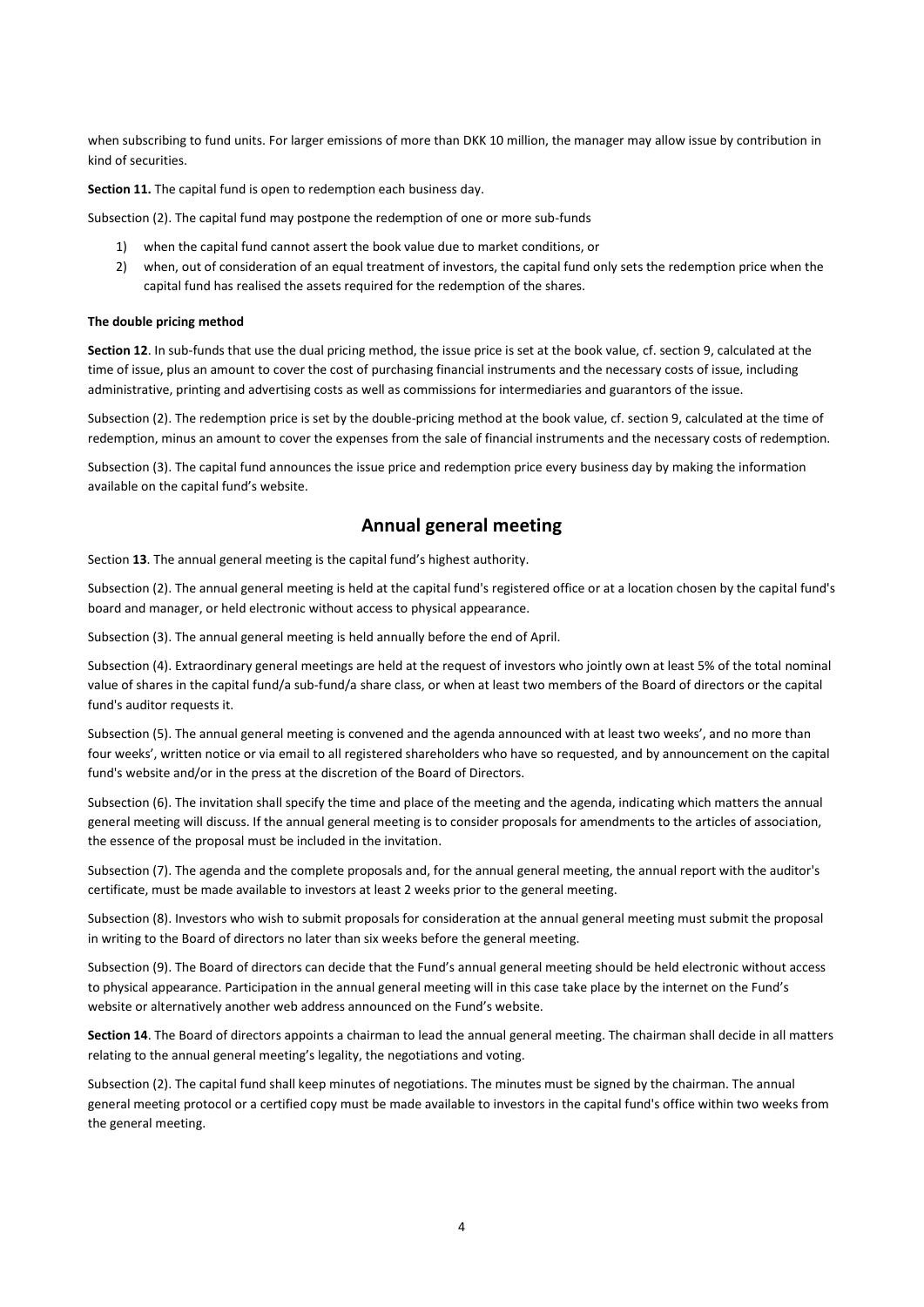**Section 15**. The agenda for the annual general meeting must include:

- 1) Presentation of the annual report, management report for the past financial year and any proposals for the use of proceeds from asset realisations, as well as approval of the board members' remuneration
- 2) Proposals made by investors or the board of directors
- 3) Election of members for the board of directors
- 4) Choice of auditor
- 5) AOB

**Section 16**. By presenting their access card, any investor in the capital fund has the right to attend the annual Access cards are requisitioned from the manager no later than 5 business days prior, against submission of the necessary proof of ownership of shares in the capital fund.

Subsection (2). Investors can only exercise their voting rights for the shares which, at least one week prior to the annual general meeting, have been noted in the investor's name in the capital fund's books.

Subsection (3). The powers exercised by the capital fund's annual general meeting fall to a sub-fund's investors as regards approval of the sub-fund's annual report, amendment of the articles of association's rules concerning the placement of sub-fund assets, the sub-fund's liquidation or merger and other matters relating exclusively to the sub-fund.

Subsection (4). The powers exercised by the capital fund's annual general meeting fall to a share class' investor as regards changes to the share class' particular characteristics, the share class' liquidation and other matters relating exclusively to the share class.

Subsection (5). Each investor has one vote for each DKK 100 nominal share. In sub-funds denominated in other currencies, the number of votes is calculated by multiplying the nominal value of the investor's number of shares with the officially set exchange rate against Danish kroner on the list of exchange rates published by the National Bank of Denmark 7 days prior to the annual general meeting, and dividing the result by 100. The number of votes identified in such a manner is then rounded down to the nearest integer. However, each investor has at least one vote.

Subsection (6). Every investor has the right to attend the annual general meeting by proxy. The proxy must be presented signed and dated. Proxy for the Board of directors cannot be granted for more than one year and must be issued for a specific annual general meeting with an agenda known in advance.

Subsection (7). The annual general meeting shall decide by simple majority, except for the cases specified in section 17.

Subsection (8). There are no restrictions on voting rights.

Subsection (9). Voting rights cannot be exercised for the shares which a sub-fund owns in other sub-funds of the fund.

Subsection (10). The Board of directors decides whether the press will be allowed to make audio and video recordings at the AGM.

### **Changes of articles of associations, mergers, divisions and liquidations etc.**

**Section 17.** Decisions on amendments to the articles of association and decisions on the capital fund's liquidation, demerger or merger are only valid if adopted by at least 2/3 of both the votes cast and the share of the assets represented at the general meeting.

Subsection (2). Decisions to amend the articles of association's rules for placement of a fund's assets, a fund's liquidation, demerger, the transfer of a sub-fund or merger of the discontinuing unit at the annual general meeting fall to the sub-fund's investors. A decision on this is only valid if adopted by at least 2/3 of both the votes cast and of the share of sub-fund assets represented at the meeting.

Subsection (3). Decisions to amend the Articles of Association concerning a share class' specific characteristics and a share class' liquidation at the annual general meeting fall to investors in that share class. A decision on this is only valid if adopted by at least 2/3 of both the votes cast and of the share of the share class' assets represented at the annual general meeting.

Subsection (4). Decisions on merger for the continuing unit are made by the Board of directors, regardless of section 17, subsection (1).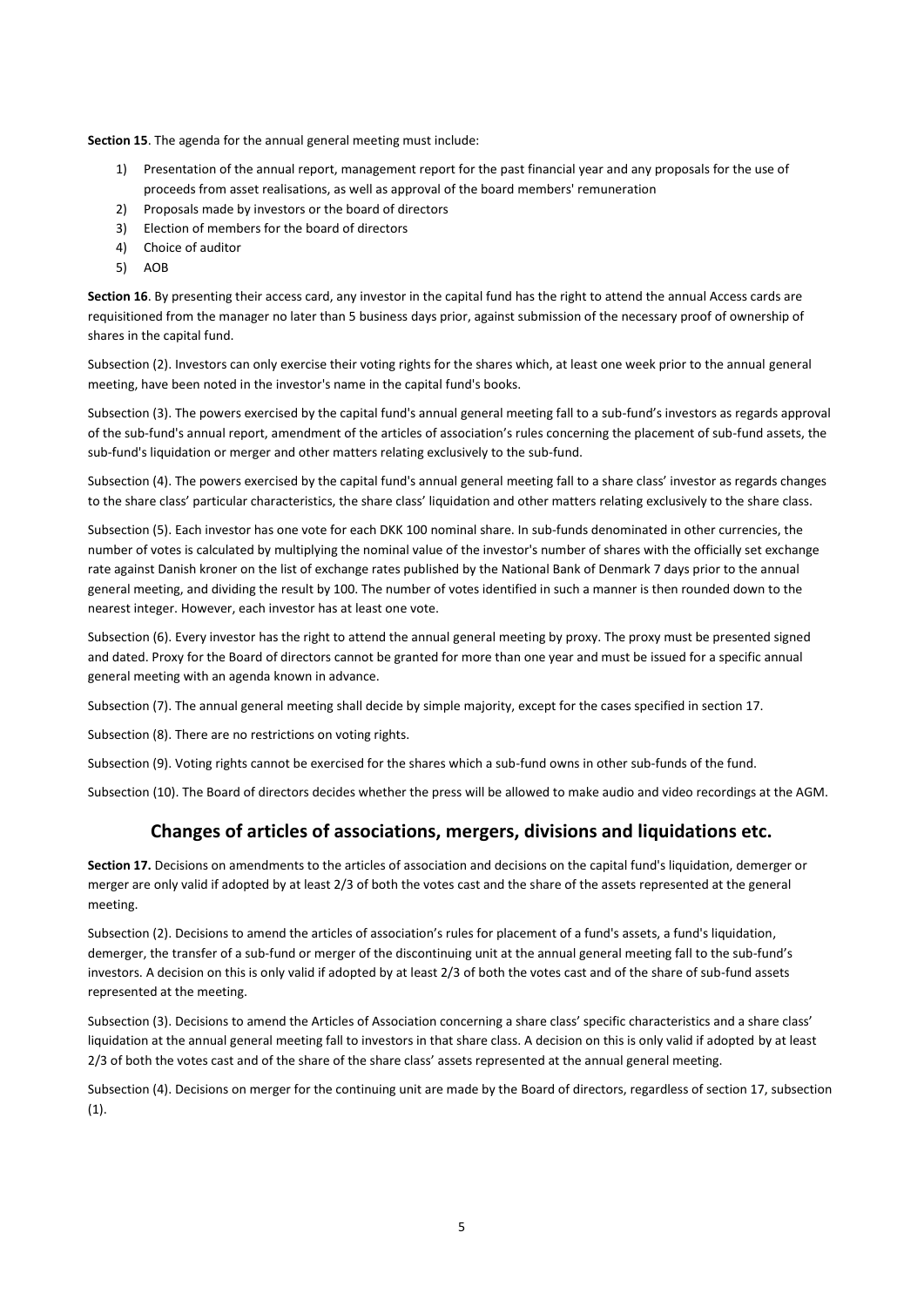#### **The Board of Directors**

**Section 18**. The capital fund is managed by a Board of Directors elected by the annual general meeting, and consisting of at least three and at most six members.

Subsection (2). The Board of Directors elects its own Chairman and Vice-Chairman.

Subsection (3) Every year, the two longest-serving board members are up for election. If several board members have been serving for equally long, those up for election are found by draw. Members may be re-elected.

Subsection (4). Board members must resign no later than at the annual general meeting following the end of the financial year in which they turn 70 years of age.

Subsection (5). The Board of directors is competent to transact business when at least half, and at least three, of its members are present. Decisions are made by simple majority. In the event of a tie, the Chairman has the casting vote.

Subsection (6). Board members receive an annual remuneration to be approved by the annual general meeting.

**Section 19**. The Board of directors must ensure that the capital fund's activities are performed properly in accordance with the law and the articles of association, which includes ensuring that accounting and asset management is monitored satisfactorily.

Subsection (2). The Board of directors is authorised to make such changes to the capital fund's articles of association as are made necessary by changes to the law or required by the Financial Supervisory Authority.

Subsection (3). The Board of directors may establish new sub-funds and is authorised to implement the necessary changes to the articles of association. Furthermore, the Board may create new share classes, cf. section 7, subsection (3), nos. 1-8.

Subsection (4). The Board of directors decides whether the capital fund must submit an application for admission for trading of shares in one or more sub-funds or share classes in a regulated market.

#### **Administration/manager**

**Section 20**. The Board of directors must appoint a manager authorised to manage alternative investment funds, cf. the Act on Managers of Alternative Investment Funds. The Board of directors may decide to change the fund's manager.

Subsection (2). The manager constitutes the capital fund's daily management.

Subsection (3). On the capital fund's website, the manager publishes the information and any significant changes to this which must be made available to investors in accordance with the Act on managers of alternative investment funds, etc.

#### **Powers to bind**

**Section 21**. The capital fund is represented by:

- 1) two members of the board in unison, or
- 2) one board member and a member of the manager's executive board.

Subsection (2). The Board of directors may grant powers of procuration.

Subsection (3). The Board of directors decides who exercises voting rights over the capital fund's financial instruments.

#### **Costs**

**Section 22.** Each of the capital fund's sub-funds and share classes bear their own costs.

Subsection (2). By joint expenses is meant the costs that cannot be attributed to individual sub-funds or share classes, cf. subsection (1).

Subsection (3). Joint costs are shared between sub-funds/share classes, taking into account both their investment and administrative expenses during the period and their average assets during the year.